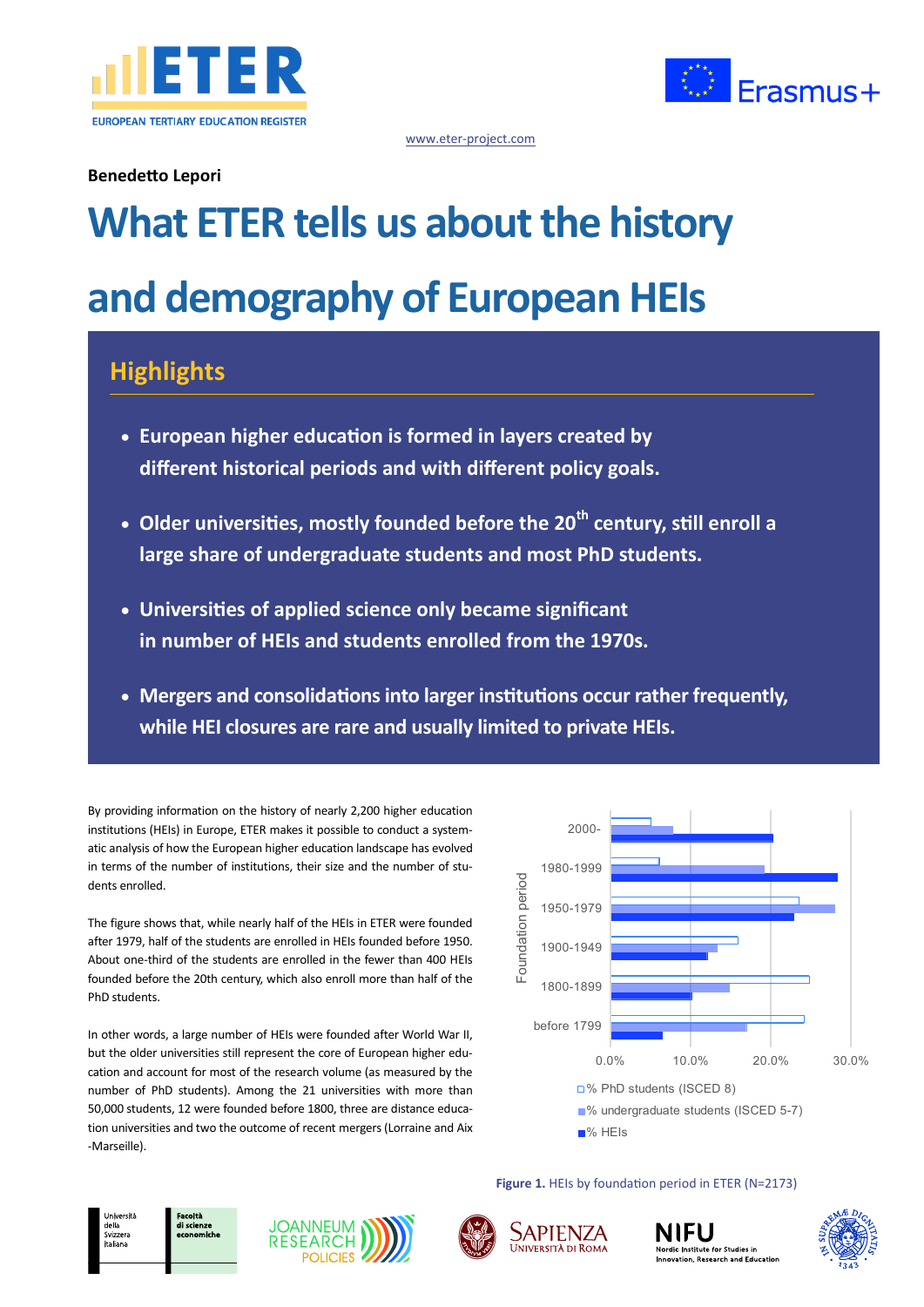| <b>Foundation</b><br>period | N. of<br><b>HEIS</b> | <b>Institution Category</b> |                                          |       | Legal status  |                |                                   | <b>PhD</b> awarding |           | Undergraduate<br>students ISCED ISCED 8 (mean) | <b>PhD students</b> |
|-----------------------------|----------------------|-----------------------------|------------------------------------------|-------|---------------|----------------|-----------------------------------|---------------------|-----------|------------------------------------------------|---------------------|
|                             |                      | <b>University</b>           | University of<br><b>Applied Sciences</b> | Other | <b>Public</b> | <b>Private</b> | Private govern-<br>ment-dependent | <b>Yes</b>          | <b>No</b> | 5-7 (mean)                                     |                     |
| 1000-1799                   | 142                  | 98                          | $\overline{2}$                           | 42    | 128           | 3              | 11                                | 111                 | 18        | 19,432                                         | 1,456               |
| 1800-1899                   | 223                  | 134                         | 15                                       | 74    | 117           | 20             | 86                                | 165                 | 54        | 10,760                                         | 896                 |
| 1900-1949                   | 266                  | 160                         | 25                                       | 81    | 190           | 38             | 38                                | 188                 | 67        | 8,038                                          | 520                 |
| 1950-1969                   | 504                  | 258                         | 107                                      | 139   | 406           | 64             | 34                                | 294                 | 184       | 8,978                                          | 516                 |
| 1970-1999                   | 623                  | 194                         | 297                                      | 132   | 313           | 235            | 74                                | 199                 | 415       | 4,979                                          | 226                 |
| 2000-                       | 446                  | 113                         | 195                                      | 138   | 171           | 243            | 31                                | 94                  | 346       | 2,905                                          | 376                 |

**Table 1.** Characteristics of HEIs by foundation period

Other HEIs include mostly specialised schools in arts, theology schools, teacher training institutions which do not have a formal status as universities or universities of applied sciences.

Private government-dependent HEIs are private HEIs which are mostly funded by the State.

#### **Why understanding demography is important?**

The EU's agenda for modernising higher education highlights the need for diversity of higher education institutions, and each institution must pursue excellence in line with its mission and strategic priorities. When considering the composition of higher education systems, policymakers normally focus on various characteristics, such as achieving a critical mass, having the right number of HEIs in terms of size and diversity, providing higher education in the different regions of a country etc. ETER provides historical evidence and comparable data on European higher education systems. ETER also shows that the current structure of higher education is largely borne by history and does not necessarily reflect a coherent design.

Governments may decide to restructure higher education, for example by merging HEIs to reduce their number to achieve critical mass or by creating new types of HEIs. However, they need to take into account that history matters: for example, the fact that most highly reputed universities are rather old might suggest that time matters and, therefore, mergers require a longer period than expected to unfold their effects. At the same time, ETER provides a good number of cases in which HEIs which went through a complex history of changes concerning their mission, legal status, subject orientation, therefore showing that change is possible or even normal over longer time periods. Understanding the history and demography of HEIs is therefore instructive of the possibilities and limits of policy reforms.

#### **A system composed of historical layers**

Information on the HEI foundation year from ETER shows that today's higher education is composed of historical layers, largely reflecting past contingencies. As shown in table 1, the majority of HEIs in ETER are quite young - half were founded after 1979. There are only 142 HEIs founded before the year 1800 and only onequarter of the HEIs pre-date the Second World War. This reflects the huge expansion of the higher education system which began in the 1960s and the 1970s.

The table also highlights several distinct historical layers in terms of organisational characteristics and activity profiles: old HEIs are mostly public universities, with the right to award doctorate degrees. They are generalists supplying teaching and research for many subject fields and research oriented, as shown by the high number of PhD students. This partially reflects their foundation, partially historical evolution; some HEIs were founded as specialised colleges and have been transformed into generalist institutions at a later stage. The 18th and first half of the 19th century was characterised by a more mixed specialisation profile of new foundations, where many technical universities and specialised schools in arts date back to this period.

| <b>Institution</b>                          | Country History |                                                                                                                                                                                                           |
|---------------------------------------------|-----------------|-----------------------------------------------------------------------------------------------------------------------------------------------------------------------------------------------------------|
|                                             |                 |                                                                                                                                                                                                           |
| Vienna University of<br>Technology          | AT              | Founded in 1815 as the Imperial-Royal Polytechnic Institute, recognised in 1872 as university                                                                                                             |
| <b>XIOS University College</b><br>Limburg   | <b>BE</b>       | Founded in 1995 from the merger between several university colleges, the older one Rijksmijnbouwschool<br>founded in 1947                                                                                 |
| University of Lucerne                       | CH.             | Official recognition as University in 2000, theological school exists since 1600                                                                                                                          |
| University of Trier                         | <b>DE</b>       | The University of Trier was first founded in 1473, but it was closed by Napoleon in 1798 and reopened only in 1970                                                                                        |
| National University of<br>Ireland, Maynooth | IE              | Established as a religious seminary in 1795, in 1896 became Pontifical University and changed its name to St. Patrick's<br>College; in 1910 became a recognised college of National University of Ireland |
| <b>Molde University</b><br>College          | NO.             | Founded in 1994 as a merger of pre-existing schools (the older one Molde college of nursing founded in 1958), accredited<br>in 2010 as specialised university institution                                 |
| Göteborg University                         | SE              | Founded as Göteborgs högskola in 1891, became university in 1954 with the merger with Medicinska högskolan                                                                                                |
| Leeds Metropolitan<br>University            | <b>UK</b>       | Founded as Leeds Mechanics Institute in 1924, became Leeds Polytechnic in 1970 and was awarded university status in<br>1992                                                                               |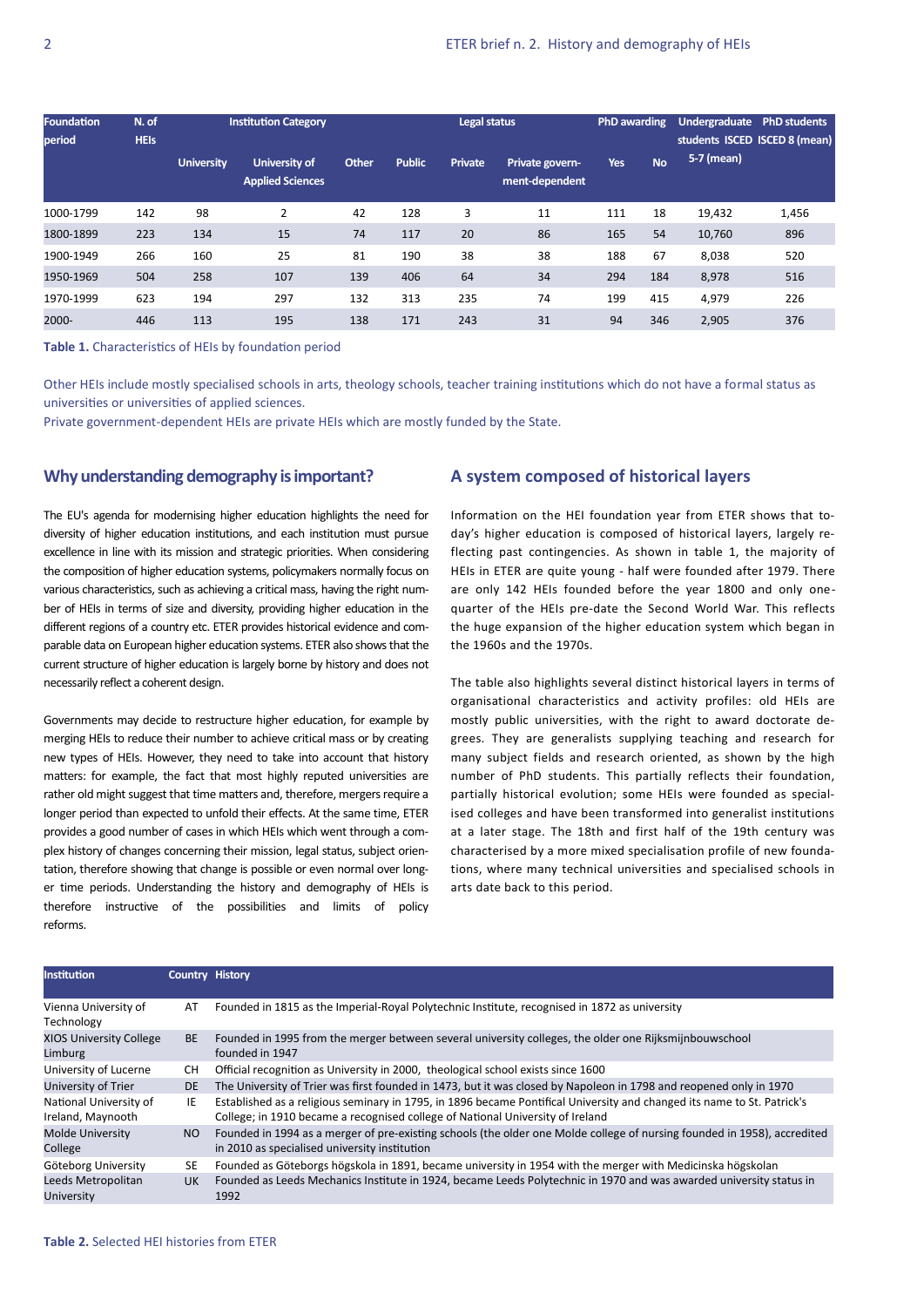| <b>Type</b>                            | <b>Number</b><br>in ETER | Average N. of stu-<br>dents merged HEI | Goal                                                                                                             | <b>Sector</b>                                          | <b>Predecessor HEIs</b>                                                        | <b>Examples</b>                                                                             |
|----------------------------------------|--------------------------|----------------------------------------|------------------------------------------------------------------------------------------------------------------|--------------------------------------------------------|--------------------------------------------------------------------------------|---------------------------------------------------------------------------------------------|
| <b>University</b><br>merger            | 5                        | 24,980                                 | Achieve critical mass and inter-<br>national reputation                                                          | University                                             | Fairly large and<br>research oriented                                          | Aalto University (FI),<br>University of Bordeau                                             |
| College<br>merger                      | 12                       | 10,331                                 | Merge colleges (UAS) in<br>neighbouring areas to achieve<br>critical mass                                        | College                                                | Small/medium                                                                   | Oslo and Akershus university<br>college of applied sciences                                 |
| Regional<br>consolidation              | 9                        | 19,702                                 | Merge most schools in a local/<br>regional area into a single HEI                                                | Mixed (mosty<br>university status<br>as an outcome)    | <b>Different</b>                                                               | University of Tromsø -<br>Norway's Arctic University                                        |
| Specialised<br>school<br>consolidation | 12                       | 4,906                                  | Consolidate specialised schools<br>in neighbouring disciplines, pos-<br>sibly giving them university sta-<br>tus | Other                                                  | Small and<br>specialised                                                       | Stockholm University of the<br>Arts, National<br>University of Public Service<br>(Budapest) |
| Take-over of<br>specialised<br>school  | 21                       | 12,246                                 | Consolidate small specialised<br>HEIs into larger generalist univer-<br>sities                                   | University<br>(taking-over),<br>other (taken-<br>over) | Large and generalist<br>(taking-over), small<br>and specialist<br>(taken-over) | Turku School of Economics;<br>Architecture schools in Bel-<br>gium                          |

#### **Table 3.** Types of mergers and take-overs from ETER data

After 1970, we observe a structural change for what concerns the type of HEIs founded: alongside public universities, Universities of Applied Sciences entered the higher education system (largely as an upgrade of vocational schools), while after 2000 most of the new institutions are private HEIs. Accordingly, the profile of the more recent HEIs is more diverse, including both specialised and generalist HEIs, research and education oriented.

Table 2 provides some examples of how the history of HEIs can be quite complex and how some of the today's universities were born as specialised schools and expanded successively to more generalist institutions. Many HEIs in the non-university sector were also created by merging pre-existing professional schools.

#### **Short-term changes are less frequent**

From 2008 onwards, ETER provides more detailed information on demographic events, like mergers, take-overs, new foundations and closures. Over such a short period, demographic changes are relatively rare and much less frequent than, for example, for private companies. For the whole period 2008-2013, such events affected only about 5% of the ETER HEIs. This is partially due to the fact that system-level reforms, like the restructuring of higher education in Denmark in 2006-2007 or of the college sector in Flanders in 1995 did not occur in the period considered.

These events include a number of new institutions (33) and HEI closures (42), as well as a number of mergers (29) and take-overs (40); other events like the split of an HEI or the spin-out, i.e. a part of an HEI becoming independent are less frequent. As expected, events like foundations and closures concern mostly small HEIs in the private sector. The pattern is very different for mergers and take-overs where at least one involved HEI tends to be fairly large and such events mostly take place in the public sector, thus obeying the rationale of consolidating higher education in the public sector.

#### **Analyzing mergers and take-overs**

The 62 mergers recorded in ETER are distributed over 20 countries, with Belgium having 12 events (table 3). These cases can be analysed by combining ETER information on the characteristics of the merged HEIs, like their size, institutional type, subject specialization and geographical location, with descriptive information, like the one provided by the merger observatory of the European University Association ([http://www.university](http://www.university-mergers.eu/)-mergers.eu/). Therefore, despite the limited number of cases, ETER is the first dataset to allow for a comprehensive and systematic analysis of such events, which enables specific categories to be identified.

University mergers are mostly aimed to create large players in international competition, by merging relatively large and research intensive HEIs in order to create critical mass. Typical examples are Aalto (Finland), Bordeaux (France) and Lisbon (Portugal). The merged HEIs tend to be quite large.

The four other types of mergers aim to consolidate regional players mostly in the college sector to achieve a sufficient size and reduce duplications. Regional consolidation – like the University of Tromsø in Norway - implies that all HEIs in a region are merged into a single institution, which achieves university status, therefore creating a sufficiently large and visible institution also in less central regions. College sector consolidation implements the merger of neighboring colleges (Universities of Applied Sciences) in a region, where a university is also present, to create a strong actor in the non-university sector; an example is represented by the merger between the two colleges in the Oslo region.

Consolidation of specialised schools involves merging small schools located in the same city, to achieve critical mass in fields with low enrolments, like arts, design and music. Stockholm University of the Arts and the National Public Service University in Hungary, merging defense, police and public administration are examples. Finally, the integration of specialised schools in a neighboring generalist college or university aims to reduce the fragmentation of the higher education system. An example was the integration in 2010 of the French-speaking architecture schools in Belgium inside the existing universties.